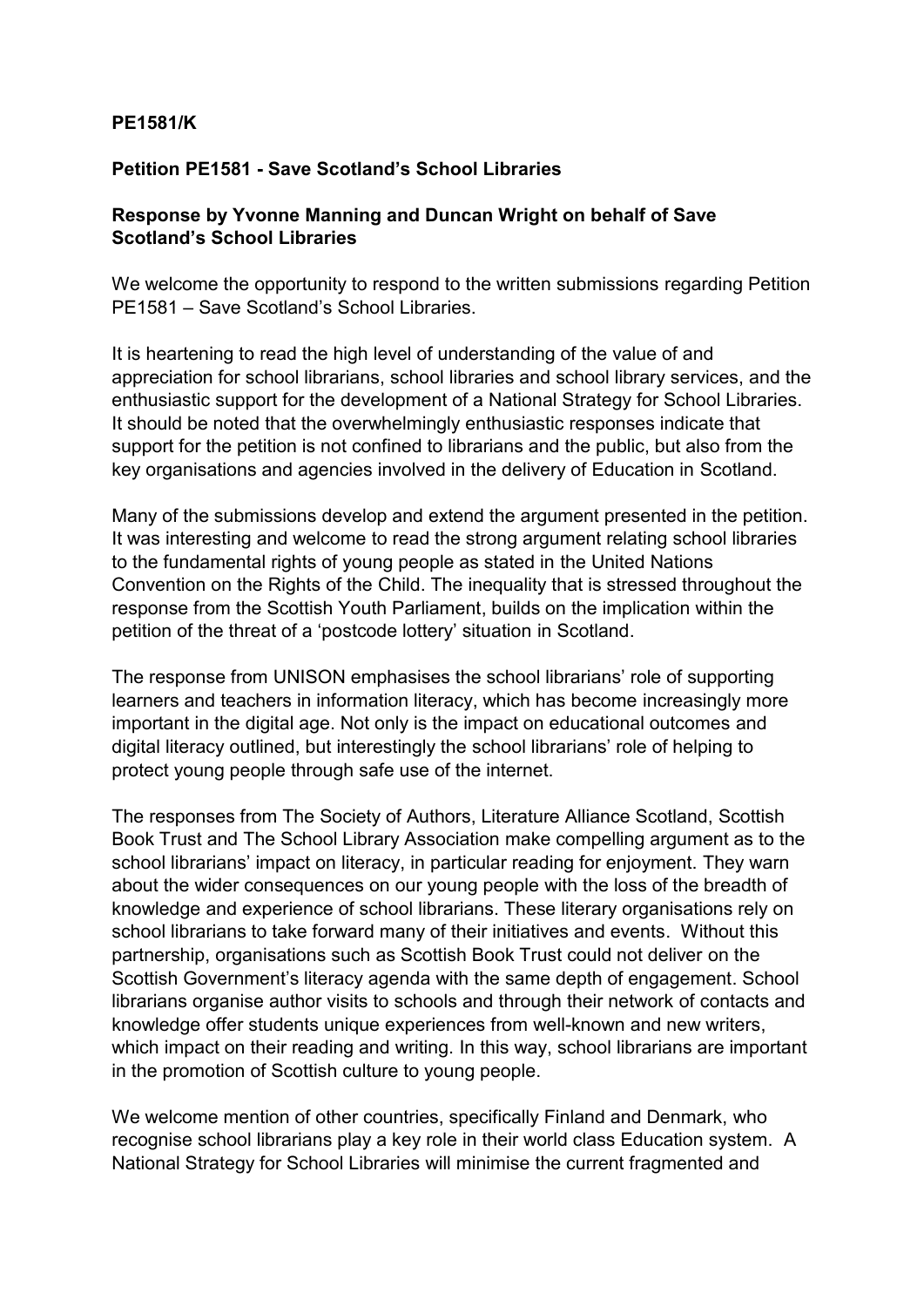inconsistent approach to school library provision and show how school librarians contribute to the Scottish Government's ambition for young people in Scotland.

Dorothy Williams' response to the Petitions Committee meeting indicates that the international statistical evidence gives us a confident indicator that school libraries make a positive impact on attainment and achievement. Although much of the convincing data originates from USA, Canada and Australia, we support the recommendation to SLIC contained in the recent research by RGU to consider collecting quantitative assessments of the impact of Scottish school libraries.

The support of the SPTC shows a clear understanding of the value of school librarians, how they offer meaningful educational experiences for their children and are key in delivering the literacy agenda.

The EIS response is very comprehensive and identifies a broad range of areas where school librarians impact on improving the literacy of children and young people. The school librarians' role in the GIRFEC agenda; closing the attainment gap and the support that school librarians offer learners with additional support needs and more vulnerable students, is highlighted. School librarians not only provide stimulating learning environments for young people, they offer their teaching colleagues space and facilities as well as current resources for professional development. School librarians contribute to developing young people's skills for life and work. The EIS acknowledges this important role in providing access to well organised, relevant information and resources to maximise informed choices.

The Scottish Government recognises the importance of school libraries in literacy attainment and achievement, and we welcome the value they attach to this sector. With regard to the request for the collation of information on school libraries, the data already collated does not indicate how many staff employed in school libraries are professionally qualified librarians and there is no detail about how many are shared between schools. A National Literacy Strategy for School Libraries would pull together the Scottish Government's expectations that local authorities and schools "…make full use of school libraries as they work to raise attainment and improve literacy rates." as well as the expectation that school librarians are fully engaged in the inspection process.

Overwhelmingly the responses support the development of a National Strategy for School Libraries in Scotland. We are disappointed that a response was not received from COSLA as we believe they are important stakeholders in this process. We understand that the Scottish Government is happy to support the implementation of a National Strategy for School Libraries if it is led by an appropriate national body. As petitioners we also believe this to be appropriate action to take and we envisage that the National Strategy for School Libraries will dovetail with the principles and elements of the excellent Public Library strategy recently launched, Ambition & Opportunity, A Strategy for Public Libraries in Scotland 2015-2020. It is our belief that this method has been successful and would be an appropriate way forward.